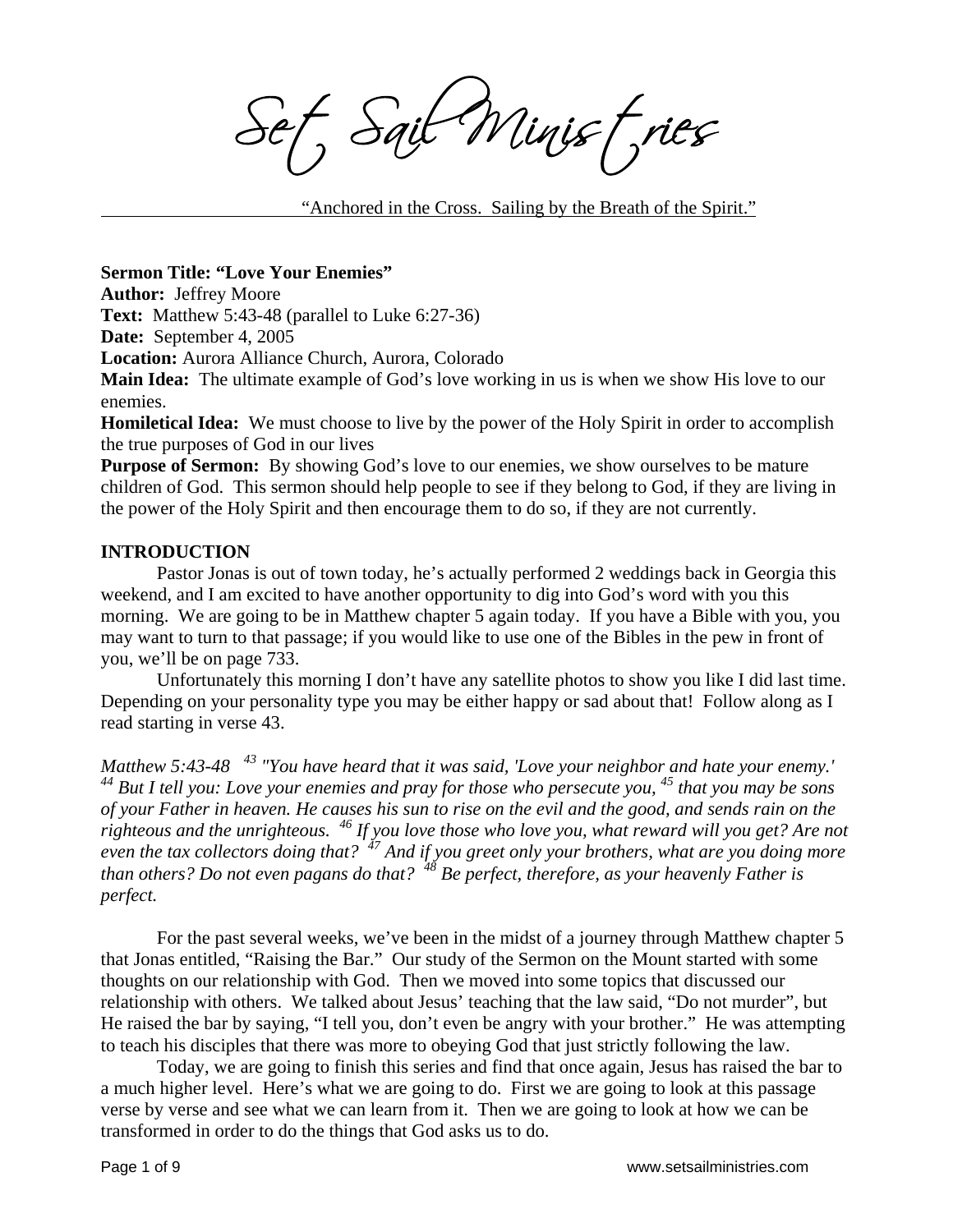# **I. Exposition**

• Read text: verse 43, *"You have heard that it was said, 'Love your neighbor and hate your enemy.'* 

## **A. Distinguish between the law and tradition**

The first thing we need to do is distinguish between the law and Jewish tradition.

**1.** The law stated: "love your neighbor as yourself." (Leviticus 19:18) That is the part that God gave to Moses to be included in the Jewish law. But the Jews made 2 big mistakes with their interpretation of this law.

**a.** First, they limited the people that they considered their neighbor. They saw their neighbors kind of like many of us do today: the people living right next door to them, and their family and a few close friends. But originally the Hebrew word was much broader than that. God's intent with the word neighbor was basically anyone that we came into contact with.

**b.** Secondly, they made an assumption about something that God never said. They figured, "If we are supposed to love our neighbor, then God must want us to hate our enemy." But let me be clear, God has never told us to hate our enemy. Never. Nowhere in the Bible does it say that. That was strictly a tradition that the Jews added to God's word.

**c.** In fact, there were a few laws requiring you to do good to your enemy in certain situations. In Exodus 23 we read, *"If you come across your enemy's ox or donkey wandering off, be sure to take it back to him. If you see the donkey of someone who hates you fallen down under its load, do not leave it there; be sure you help him with it.*" God is basically saying, it doesn't matter if it is your neighbor or your enemy, if you see someone that needs help, help them.

 **2.** Now, it shouldn't really surprise us that Israel made this assumption. It's human nature to hate your enemies. We do the same thing today. It's not considered natural or even normal to show love to someone who hates you.

 **QUOTE:** "The behavior of human nature is to react, strike back, hate, and wish hurt on our enemies. At best human nature treats an enemy with a cold shoulder and keeps its distance."

 **3.** But Jesus is saying, "Look you misinterpreted the law and then you added something to God's word that He never intended and what you added is actually the exact opposite of His heart."

**Transition:** So God said, "Love your neighbor" and the Jews added "Hate your enemy", but that's not what God intended. So what did God intend? Let's read on and see what Jesus has to say.

#### **B. God's intent**

Read text: verse 44, Jesus says, *"But I tell you: Love your enemies…"*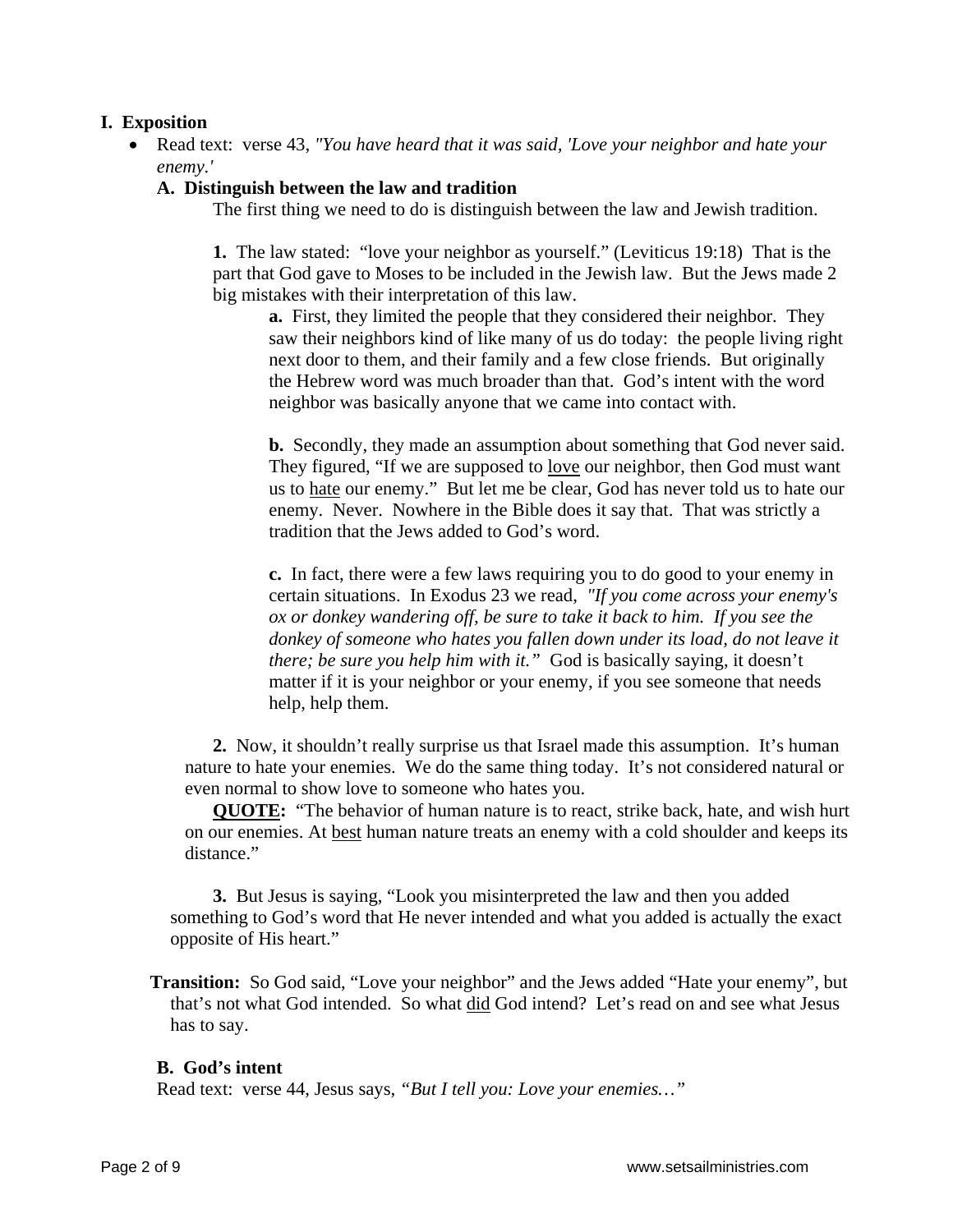**1. Who exactly are we to love.** God desires that we not only love our neighbor but that we love our enemies as well. Hmmm. I wonder does God realize what He is asking me to do? Does He really want me to love my actual enemies? I know, I bet all He really wants is for me to love the guy who cuts me off in traffic rather than try to cut him off at the next stop light. Now certainly, we should show God's love in that situation, but God means what he says and I think he has something a little deeper in mind. Again, let's keep reading and see exactly who who are supposed to love.

 Read text: verse 44, Jesus says, "*But I tell you: Love your enemies and pray for those who persecute you…"*

> **2.** Jesus makes a definite connection between someone who persecutes us and an enemy. Now wait a minute. Persecute? What does He mean by that? When I think of persecution I think of pastors in China who have been put in jail and tortured for years simply because they preached the gospel.

I just read a news report online this week. Listen to this:

In an Indonesian court under threat of violence from Islamic radicals, three women were found guilty yesterday of violating the country's Child Protection Act by "Christianizing" Muslims.

The three women who had operated a Sunday School program out of one of their homes were sentenced to three years in prison.

The women began accepting Muslim children only after receiving permission from the children's parents or guardians, but Indonesia's Child Protection Act of 2002 prohibits the enticement of minors to convert to another religion.

The three women, described by friends as "ordinary housewives," were relieved that they had not been given the maximum five-year prison sentence, however, they were devastated at the prospect of being separated from their children, who range from 6 to 19 years of age, for the next 3 years.

> Now I realize that there are other forms of persecution, but I'm going to step out on a limb here and say that most likely none of us in this room have ever really been persecuted for our faith. At least not like that. We tend to think that if we ask someone if they want to come to church with us on Sunday, and they say, "No, I don't think so, but thanks for asking", we think that is persecution.

**3.** So some of you are thinking that you are off the hook because you have never experiences persecution like that. Not so fast. When Luke recorded this teaching in his gospel, he included an extra phrase that Matthew didn't record. He writes, "*Love your enemies, do good to those who hate you, bless those who curse you, pray for those who mistreat you."* (Luke 6:27-28). Our enemies are not just those who persecute us, but those who hate us, who curse us, who mistreat us, and I think everyone of else has had someone hate us or mistreat us in some way…and yet these are the ones we are to love.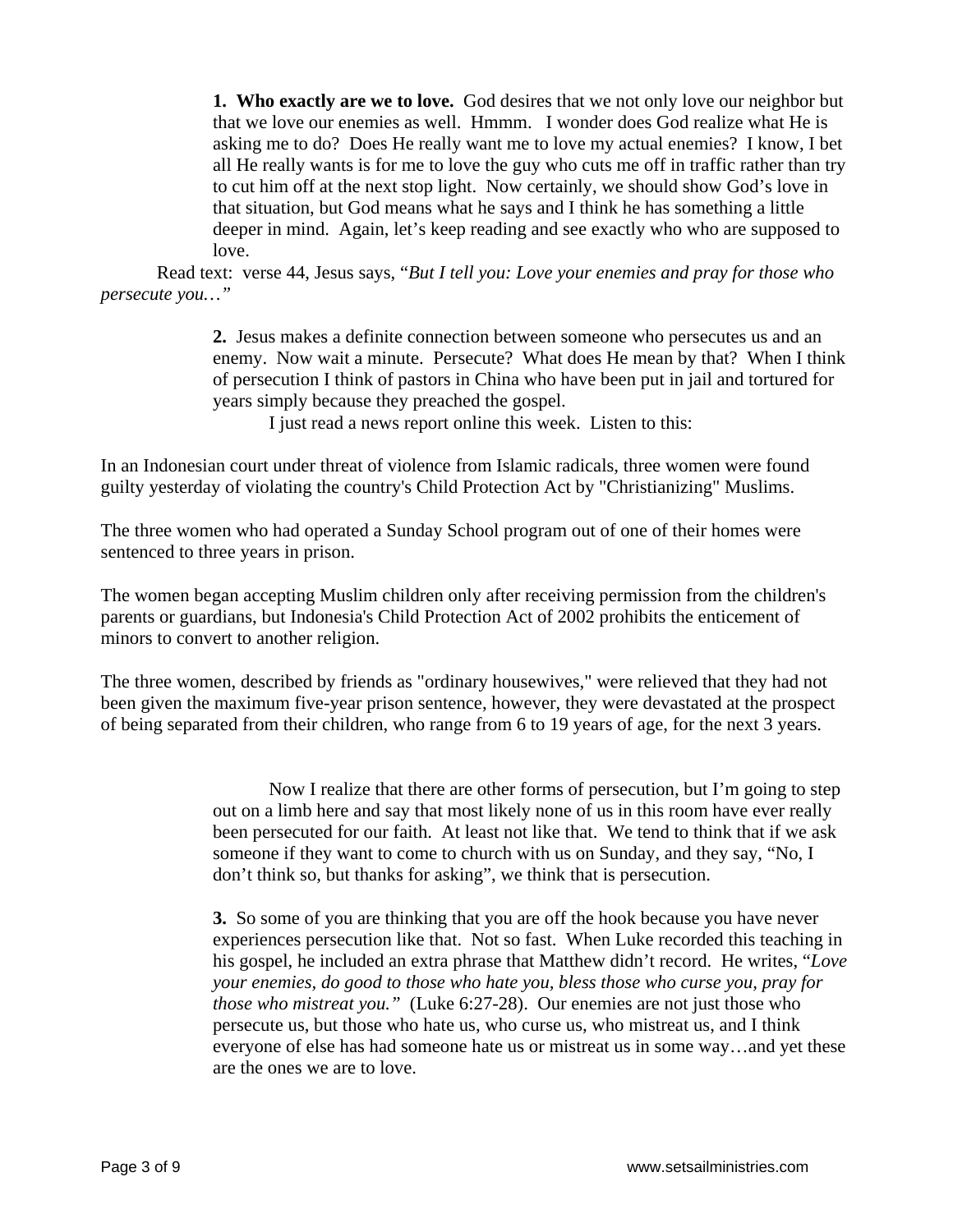**4.** Now this is a pretty hefty requirement. And yet, this is God's requirement to be a part of His Kingdom. Jesus continues with, "*Love your enemies and pray for those who persecute you, that you may be sons of your Father in heaven"* I didn't make the rules, I'm just telling you what God wrote.

#### **C. How are we to love?**

I hate to say that it gets worse from here, but this is definitely going to raise the bar much higher as we look at exactly how we should love our enemies?

#### **1. We should love like God loves His enemies.**

Our first example should be that we love our enemies like God loves His enemies.

Read text: continuing on in verse 45, "*He causes his sun to rise on the evil and the good, and sends rain on the righteous and the unrighteous."*

> **a.** At first glance, you might wonder what this passage has to do with God's love. I mean, doesn't the sun shine on everybody anyway? I want to share a Bible story that I was reminded of by one of the commentaries that I read.

> **b.** We need to realize that God really is in control of the earth and the entire universe. If He chooses for the sun not to shine somewhere, He is able to make that happen. Think back with me in the Old Testament when the Israelites were in Egypt and God was bringing the various plagues on the Egyptians. One of those plagues was a plague of darkness. In Exodus 10 we read, "*So Moses stretched out his hand toward heaven, and there was pitch darkness in all the land of Egypt three days. They did not see one another, nor did anyone rise from his place for three days, but all the people of Israel had light where they lived."* (Exodus 10:22-23)

> **c.** Now I don't know how God did that, but the point is the fact that He did, anything is possible for God. And so He could do it today. He could allow the righteous to see and everyone else to be blind. But He doesn't, He allows the sun to shine on everyone.

> And I think it is important to point out the reason why. The Bible tells us the God is, *"patient toward you, not wishing that any should perish, but that all should reach repentance."* (2 Peter 3:9) And, "*From one man he made every nation of men, that they should inhabit the whole earth; and he determined the times set for them and the exact places where they should live. 27 God did this so that men would seek him and perhaps reach out for him and find him though he is not far from each one of us."* (Acts 17:26-27)

**d.** Ultimately, God loves his enemies so that they will realize His love for them and turn to Him and come back to Him through His son Jesus.

**e.** I think it is also worth noting that every single one of us at one point in our lives was an enemy of God. Romans 5:10 says, *"...while we were enemies we were reconciled to God by the death of his Son…"* And I would also add that even after we have entered into a relationship with God, if we chose to live a life that is unrighteous (and we do have that choice), we are acting as enemies of God. So we should be grateful for God's love to His enemies.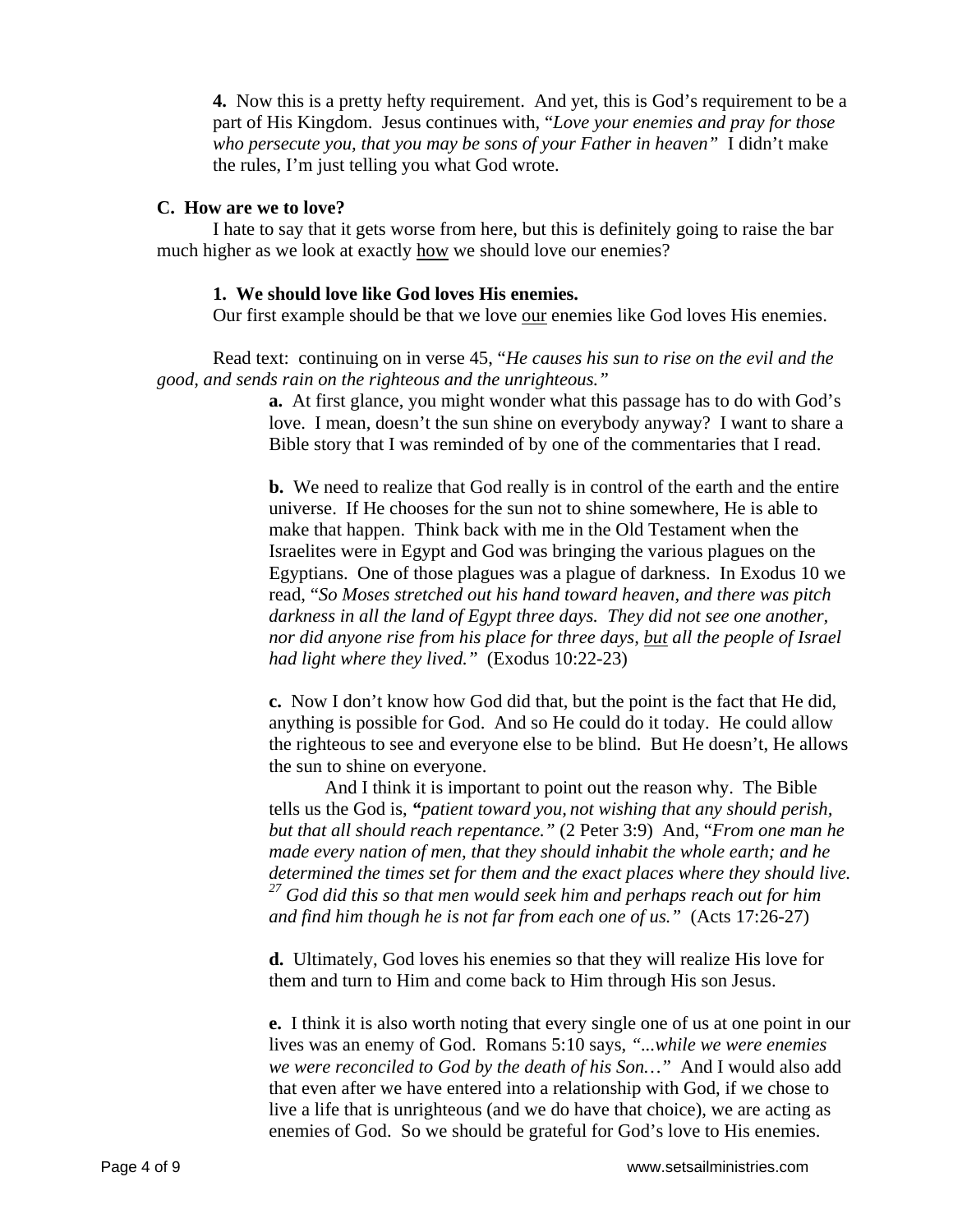## **2. And how does God love? Agape**

We just saw an example of 1 way that God shows His love by bringing the sun and rain to everyone, but I wanted to really dig in and understand God's love even more, so I did some study on this Greek word for love.

 **a.** In English, we have only 1 word for love. That word is…"love"! But in the Greek language there are actually 4 different words used for love. Some of you may have heard these before.

> **1.** The 1<sup>st</sup> is "eros". That's the passionate love between a husband and wife, and that word is actually not used in the Bible.

**2.** The 2<sup>nd</sup> is "storge". That's the love of a parent for a child

**3.** The 3<sup>rd</sup> is "phileo". That's a "feeling of precious affection toward those who are very near and very dear to one's heart."

 **4.** Finally, there is "agapé". Agape love is the highest form of love and it is only found in the Bible; it's not found in secular Greek

literature. It is a love that gives and cares for another. It is a sacrificial love that someone chooses to give to another, no matter how the person may respond or treat you in return.

And of all these four choices of words for love, guess which one Jesus words to tell us how to love our enemies? Yep, it's "agape". The sacrificial love. We are to love our enemies in the very same way that God loves us: sacrificially; giving, caring for them, without expecting anything in return.

## **D. Our love is to be more than what the world offers**

 We must be different than the world. We should act better than the world because of our relationship with Jesus. As we read on in verse 46, these are simple statements, but let them sink in.

**1.** Read text: verse 46, "*If you love those who love you, what reward will you get? Are not even the tax collectors doing that? 47 And if you greet only your brothers,*  what are you doing more than others? Do not even pagans do that?" Not to get sidetracked here, but basically the Jews thought that the other Jews that collected taxes for the Romans who the lowest of the low, and obviously, the pagans weren't Jews at all. And Jesus is saying, "Hey, everybody loves the people that love them back. Everybody is nice to their friends." And we need to ask ourselves the question, "Am I really showing God's love if all I do is love my friends or my family well?

**2.** I want to read you a paragraph from Matthew Henry's Commentary on the Bible.

"To do good to them who do good to us, is a common piece of humanity; but Christianity is something more than humanity. It is a serious question, that we should frequently ask ourselves, "*What do we do more than others? What excelling thing do we do?* We *know* more than others; we *talk* more of the things of God than others. But God has done more for us, and therefore rightly expects more from us than from others. In this way especially we must do more than others, that while every one will render *good for good,* we must render *good for evil;* and this will show that we live by a higher principle, than the other men act by. Others *greet their brothers,* they embrace those of their own party, and way, and opinion; but we must not so confine our respect, but *love our enemies,* otherwise *what reward have we?* We cannot expect the reward of Christians, if we rise no higher than the virtue of pagans."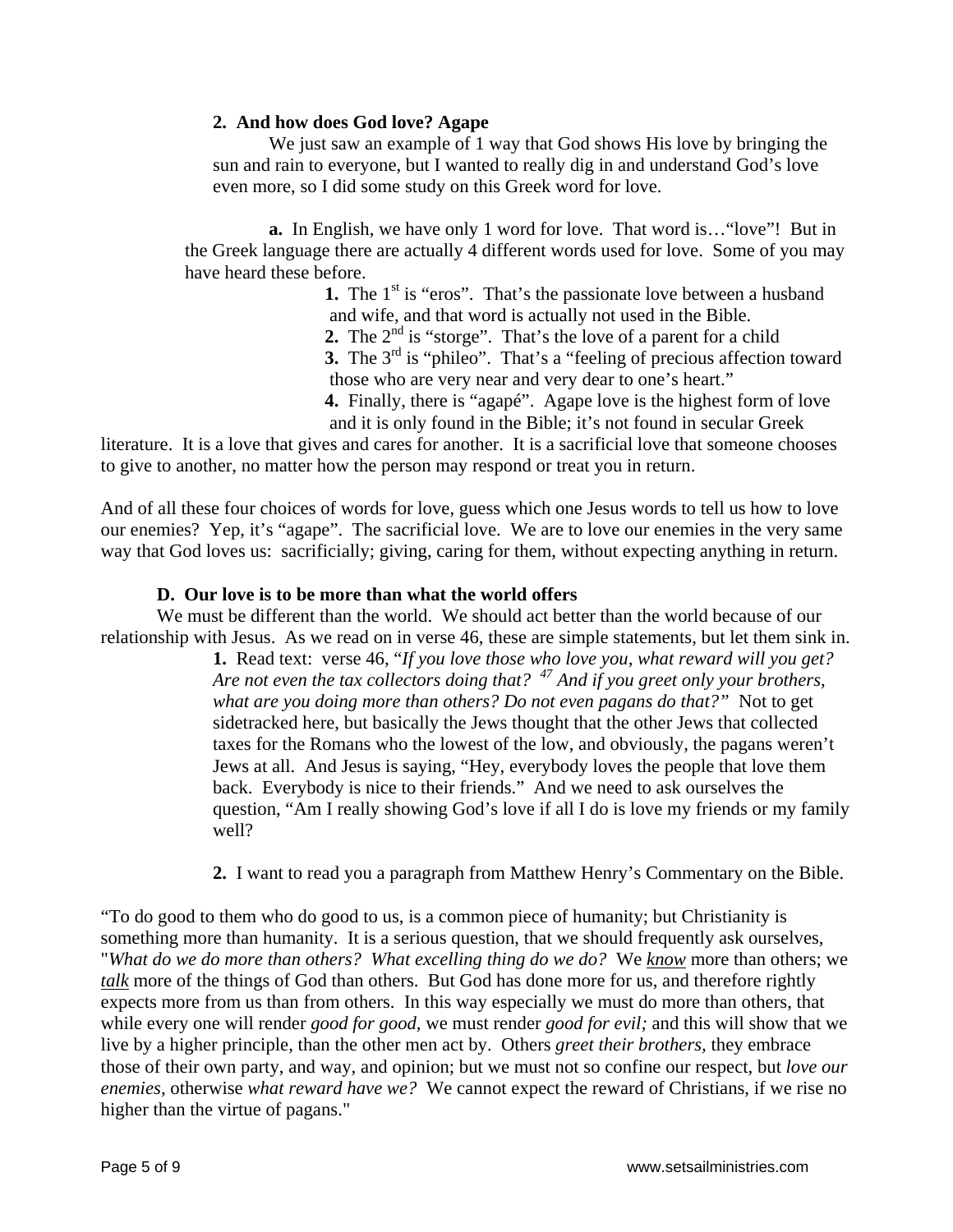**3.** But you say, Jeffrey, if I love my enemies, people are going to think I am different, maybe even weird. Yep. That's right. We are called to be different.

Listen, this Kingdom of Heaven that Jesus is talking about that He is calling us to be a part of, is entirely different than the world. It is completely "other". It's not just a bigger and better version of the world. He is not calling us to do a little more than the world, or pray a little more than the non-Christians, or go to church a few more times than the Atheists do. He is calling us to be set apart and to be radically different than the world.

**4.** One last note on this part. And I am going to tell you by way example. We just had a hurricane in the Gulf Coast last week. There are many ways that any of us could get involved. We could give to the Red Cross or other relief organizations and that would be good. If we lived in that part of the country or if we went down there, we could give our time to help those in crises and that would be even better. But hear me, if we go and have contact with some of these people and all we do is meet their physical needs, and we don't take the time to meet their spiritual needs by telling them how they can get back in right relationship with God through Jesus, then we have given them the good at the expense of the best.

 Now it may be that meeting their physical needs gives us an opportunity to meet their spiritual needs, and if so that is great. But God desires for us to love our neighbors and our enemies and if we don't tell them about Jesus, then we have not loved them as God loves them.

### **E. Why does God want us to love like this?**

 I want to sum up this section by simply saying, when we show love to our enemies, it is unmistakable proof that we truly know and love God. Because without a doubt, no one loves their enemy if they don't first know the love of God.

In 1 John we read, *"…let us love one another, for love is from God, and whoever loves has been born of God and knows God. 8 Anyone who does not love does not know God, because God is love."* (1 John 4:7-8**)**

God says we should forgive others because He has forgiven us. We should love others, even our enemies, because He first loved us.

## **F. The highest bar of all**

If all of this was not enough, Jesus finishes this part of his teaching with verse 48, "*Be perfect, therefore, as your heavenly Father is perfect."* 

**1.** And my first thought when I read that is: How in the world am I supposed to do that? And lest you think there is any wiggle room in that word 'perfect', trust me, there's not: I looked it up. In the Greek (tell'-e-os), the word is not referring to a process of maturing or becoming perfect, it's actually talking about a finished product, a completed maturity, actually being perfect, not lacking any moral quality.

**2.** It was at this point in my study that I realized something. That there is no possible way that I in my flesh can ever do that. As we've been going through this study, we talked about, Jesus saying, you've heard it said, do not murder, but I tell you, do not be angry, and I thought well, I can do that for a little while…an hour or 2.

Divorce / Lust Oaths / yes be yes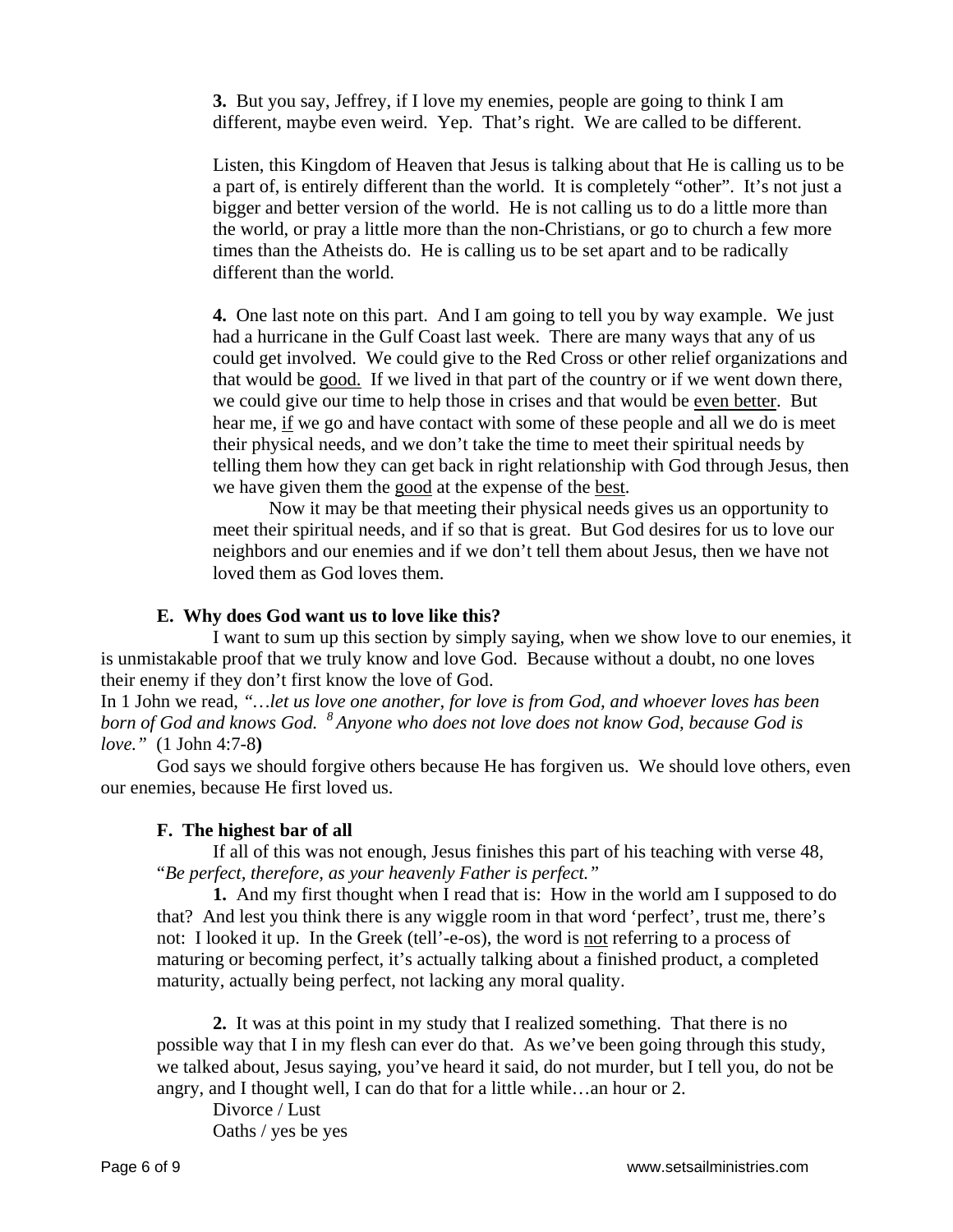Eye for an eye / turn the other check

 But when we got to loving your enemy, and then be perfect as God is perfect, I had to honestly say, "There is nothing in me that can do those things." Not even for an our, much less as a lifestyle. In fact there is nothing in any of us that can do these things. That can meet what God requires.

## **II. The solution**

 And some of you are probably thinking, "Well, thanks a lot Jeffrey, you've just spent 20 minutes telling us what God requires and convinced us we can't do it. Do you have anything positive to say?" [Pause] Yes, yes, yes, wholeheartedly yes.

## **QUOTE: "We can't do it in our own strength, because never intended for us to do it in our own strength. But I am telling you it can be done in God's strength."**

**A. Models to follow.** Remember when Jesus was on the cross facing his enemies? What did he say? "Father, forgive them." In the face of death, Jesus offered God's love to His enemies. And He did it by allowing the power of God to flow through Him.

 Remember Stephen? When he was being stoned to death by the Pharisees, who were definitely enemies to him at that point, what did he say? "God, forgive them." Again, facing death, he choose to operate, not from his own strength, but from God's strength in order to offer love to his enemies.

 The Apostle Paul, when he was defending himself in front of Caesar in Rome, everyone deserted him. All his friends and supporters left him. But then he was able to write, *"May it not be held against them."* (2 Timothy 4:16)

 These are examples of people that got to know Jesus and then chose to live their lives filled with the Holy Spirit and as a result they walked in the power of God. And they were able to love their enemies with God's love as a result.

 And they are a model for us to follow. I'll remind you again at the verse that we mentioned briefly when we discussed Jesus' baptism with water and the Holy Spirit: Paul tells us in Ephesians 5:18 *"…do not get drunk with wine…but be filled with the Spirit".* Again in 1 Thessalonians 5:19, Paul says, *"Do not quench the Spirit."* In other words, don't get in the way of the moving of the Holy Spirit in your life. Like it or not, we have a choice in our lives. Will we live our life in such a way that we allow the Spirit to display God's power in us? Or will we choose to quench the Spirit and then try to do on our own what only God's power can accomplish?

**B. Be transformed.** If we ever hope to live the real Christian life that God calls us to, we have to enter into a relationship with Jesus and then choose to live a life filled with the Holy Spirit. Because we have to realize that we can only love as we allow God to love through us. It's not us doing the loving, it's God.

**Romans 5:5** says, *"…God's love has been poured into our hearts through the Holy Spirit who has been given to us."* There is a reason why the very first fruit of the spirit that is listed in Galatians is "love". Love is a work of God, not us.

 So how do we get God to work in us like this? I want to show you another verse that God has really impacted me with recently. You can either turn there or else jot down the reference and look it up later. It's Romans 12:2. Many of you may already know the verse. *"Do not conform any longer to the pattern of this world, but be transformed by the renewing of your mind."*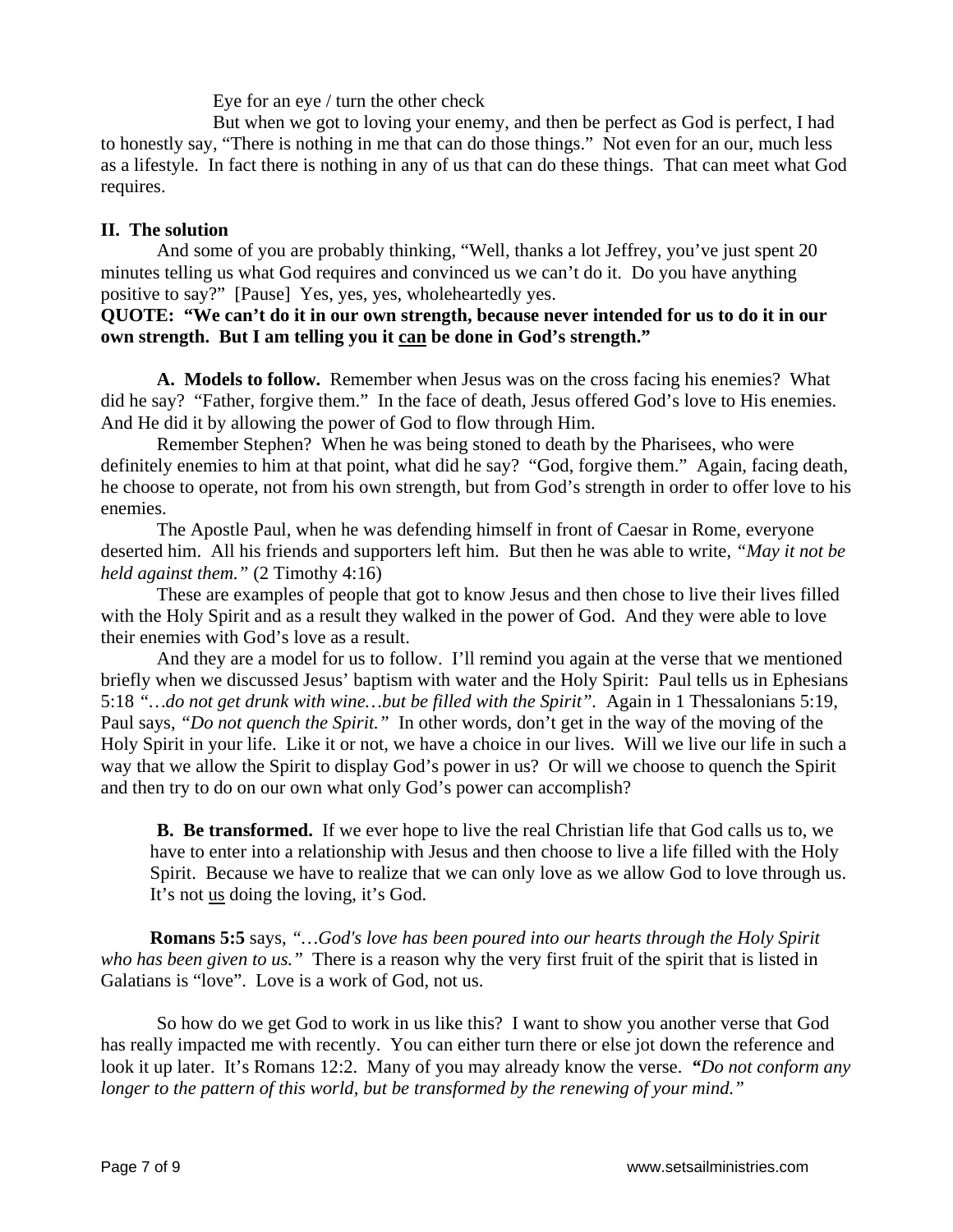Now I have read this verse a number of times in my life and definitely it has had an impact on me. But I have tended to see it as something I have to do. Don't be conformed to the world, do be transformed. But listen, I looked up the Greek word that is used for transformed and do you know what it is? It's Metamorpho'o. It's where we get our word "metamorphosis". And the classic example of metamorphosis is when we see a caterpillar become a butterfly. Think about that. A butterfly is completely different in form from a caterpillar. A butterfly doesn't look like a caterpillar, it doesn't move like a caterpillar, it doesn't do anything like a caterpillar and yet it is the same creature.

**QUOTE:** A butterfly is not just a bigger, better worm. It has been transformed into something entirely different. And men and women, that is how we are supposed to live our Christian life. We are supposed to live a life transformed in such a radical way as a caterpillar is to a butterfly

## **C. Our part**

 Now here's the interesting part. Just like we can't love our enemies without God working in us, we can't bring about this change in ourselves. It is still a work of God. It is something that only God can do. We can't muster up enough energy and just transform ourselves, we must allow the Holy Spirit to work in us to accomplish this.

 So, is there anything we can do? There is. James 4:6 says "God opposes the proud, but gives grace to the humble.". Now I don't know about you, but I definitely do not want to be in a position of God opposing me. I want to receive His grace and that means I must choose to have an attitude of humbleness. An attitude of humility. Not thinking too highly of myself.

 I can't cause transformation to happen in my life, but I can choose to put myself in a position to allow God to work in my life.

 Interestingly enough, as we go into Matthew chapter 6 over the next few weeks, we are going to see 3 ways that can keep us in an attitude of humility. I want to mention those to you briefly. They are: giving to those in need, praying and fasting.

> **1.** It's interesting to me that Jesus talks about giving to the needy first. If I was going to order these 3 I might have put prayer first. But as I prayed about why giving was first, God showed me that it is because giving is the exact opposite of the selfish pride that so often characterizes my life and maybe your too. Loving our enemies is the ultimate act of self-less-ness. It's this selfish attitude that can keep us from being humble and allowing God to work in our hearts.

> **2.** Second is prayer. We are going to spend a lot more time on this in the coming weeks, but I just want to highlight 1 thing. I think most of have the talking and asking part of prayer down pretty good. But I think that it is the listening part that we don't do very well. What is God saying to you in your prayer times? Are you hearing Him clearly? If not, I strongly encourage you to make listening a bigger part of your prayer time and in fact your whole life.

> **3.** Third is fasting. Again we'll talk more about it in a few weeks, but fasting is not something that most churches talk about very much today. Very simply, fasting is giving up something, usually food, for a period of time in order to spend that time talking to and listening to God. It's a way to say to God, "God I want to be closer to you so much that I am willing to give up something that I really want, and in fact something that my body really needs for awhile in order to seek You more."